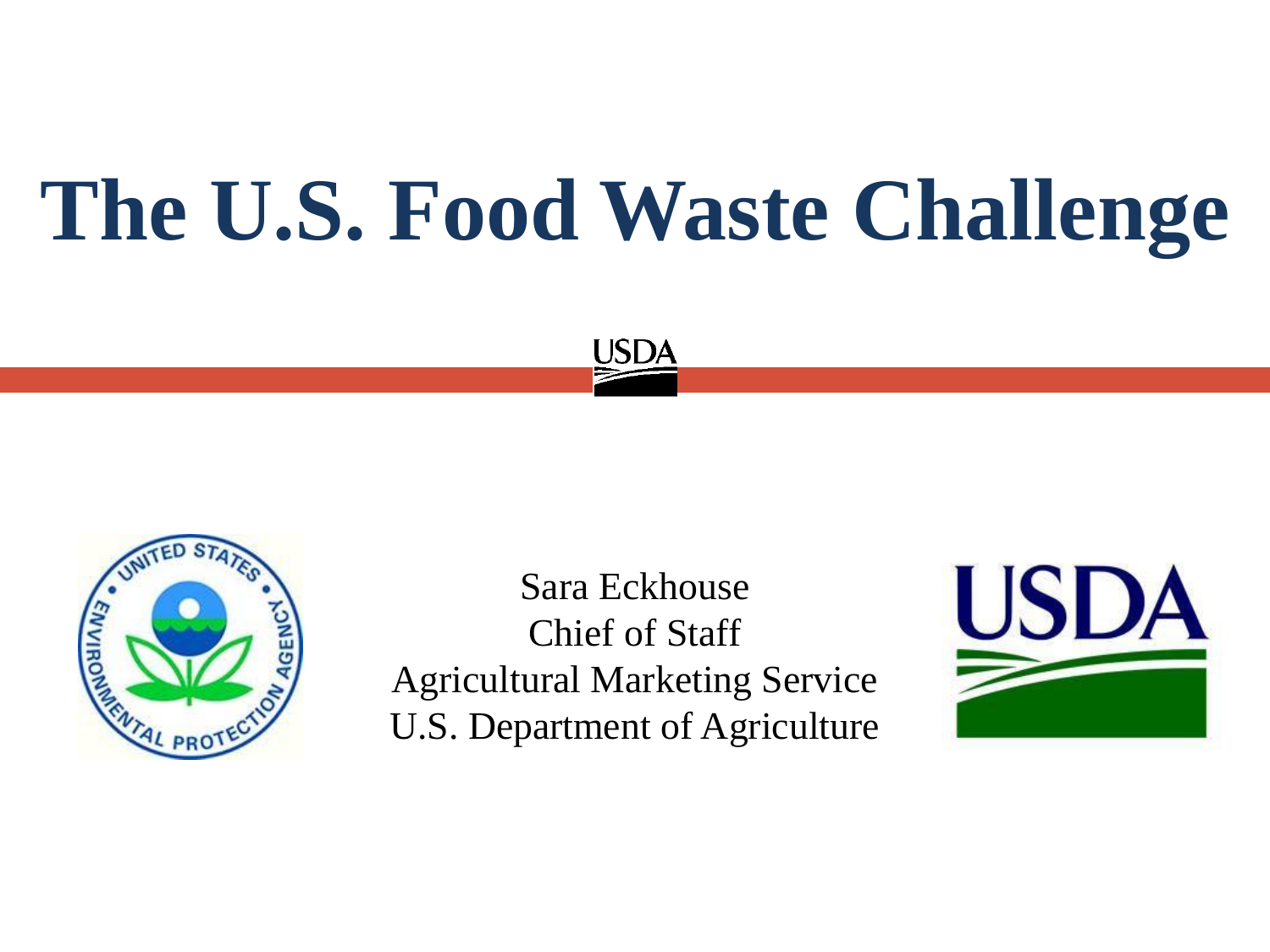#### **Food waste in the United States is estimated at 30 to 40 percent of the food supply \_\_\_\_\_\_\_\_\_\_\_\_\_\_\_\_\_\_\_\_\_\_\_\_\_\_\_\_\_\_\_\_\_\_\_\_\_\_\_\_\_\_\_\_\_\_\_\_\_\_\_\_\_\_\_\_\_\_\_\_\_\_\_\_\_\_\_\_\_\_\_\_\_\_\_\_\_\_\_\_\_\_\_\_\_\_\_\_\_\_\_\_\_\_\_\_\_\_\_\_\_\_\_\_\_\_\_\_**

#### **Food waste has far-reaching impacts:**

- Food Security
- Natural Resources
- Climate Change



In 2010, an estimated 133 billion pounds of food from U.S. retail food stores, restaurants, and homes—valued at approximately \$161 billion went uneaten. All of the resources that went into producing that wasted food – including the land, labor, water, pesticides, and fertilizers – could have been saved or gone to uses of higher value for society

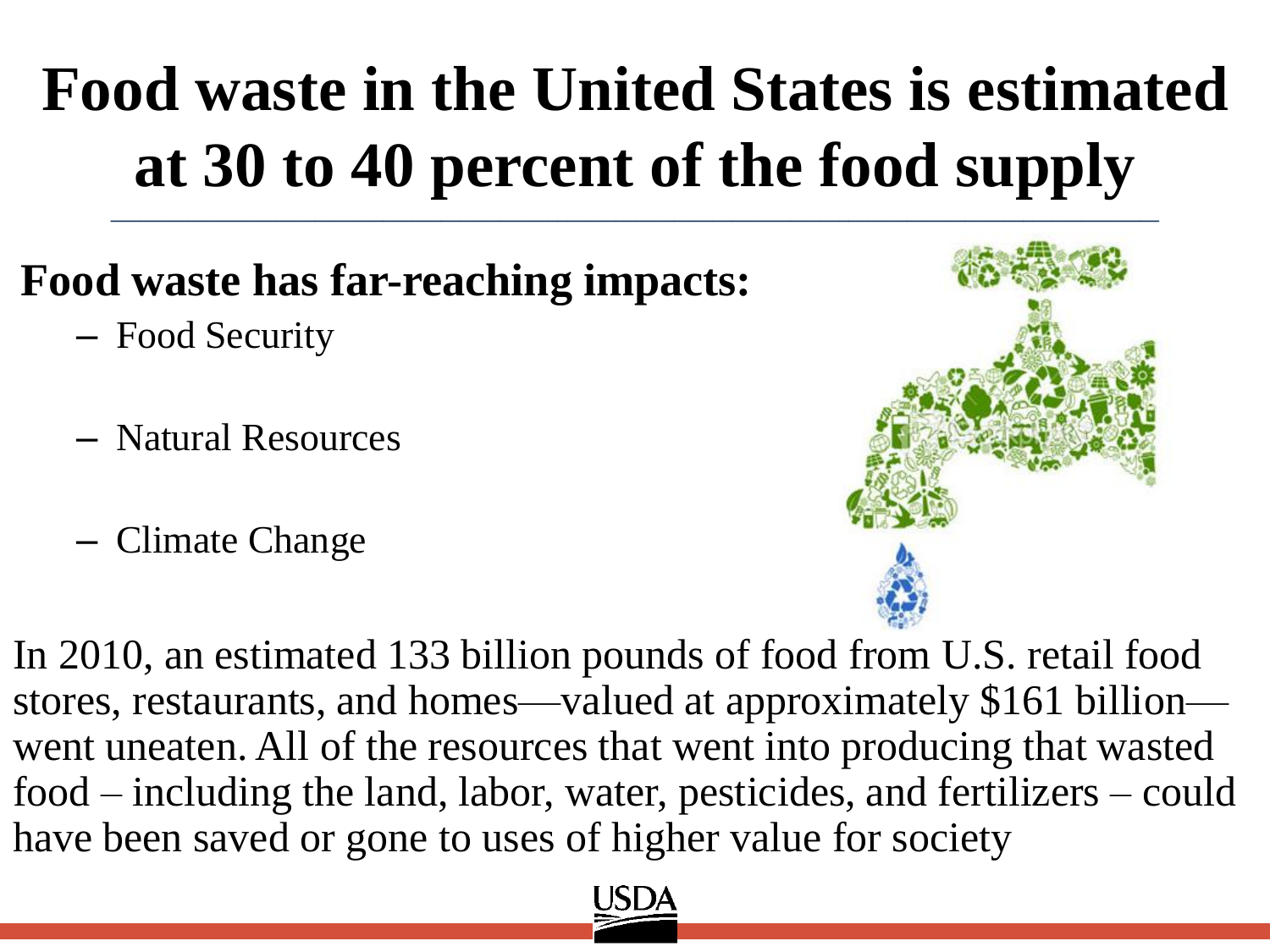

# **Launched June 4, 2013**

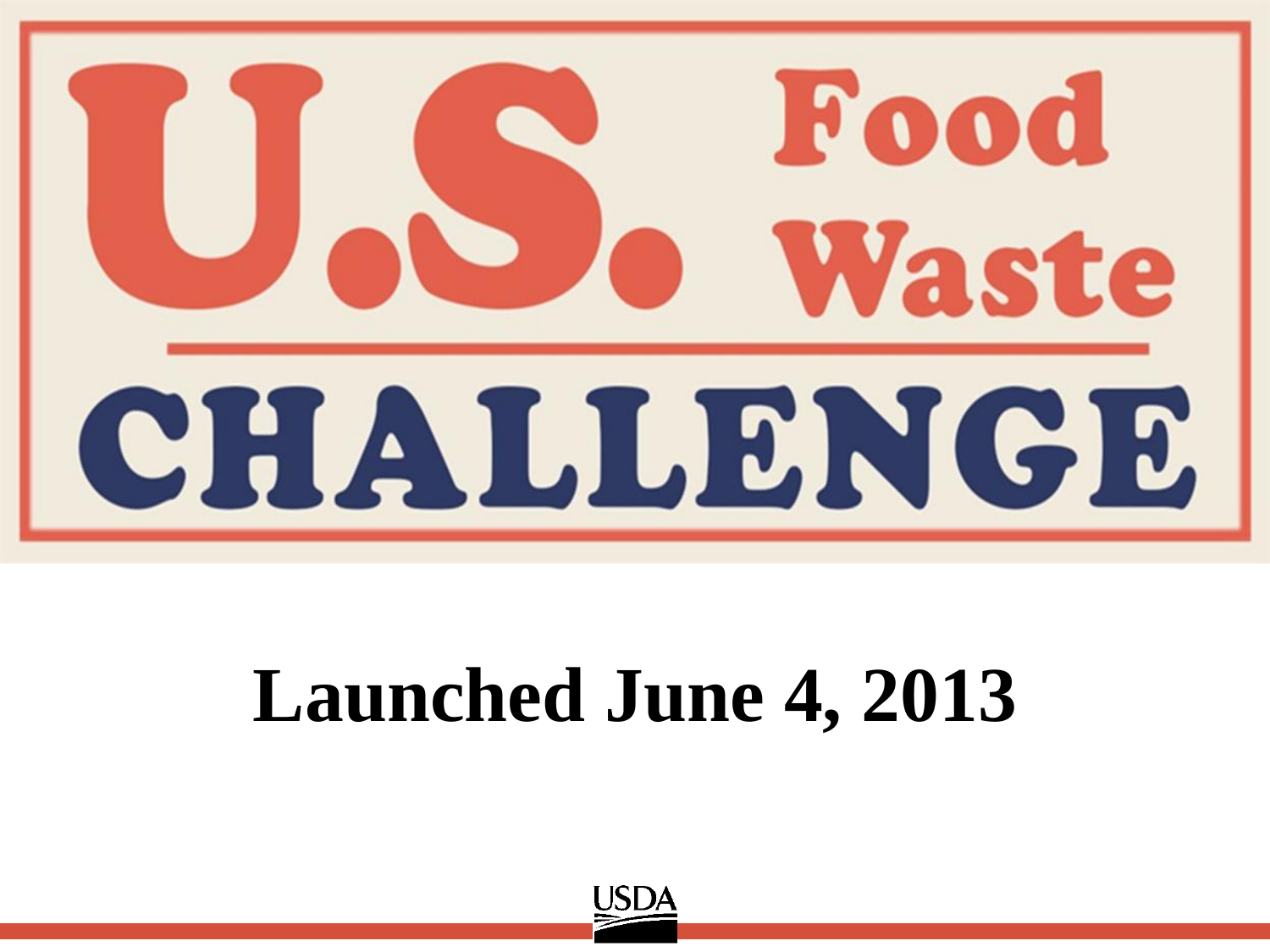### **U.S. Food Waste Challenge**

USDA and EPA challenge producer groups, processors, retailers, manufacturers, communities, and other government agencies to:

- **1. REDUCE** food loss and waste
- **2. RECOVER** wholesome food for human consumption
- **3. RECYCLE** discards to other uses including animal feed, composting, and energy generation

**GOAL:** Lead a fundamental shift in how we think about and manage food and food waste in this country. To join the Challenge, participants list the activities they will undertake to help reduce, recover, or recycle food waste in their operations in the United States. **The Challenge includes a goal of 400 partners by 2015 and 1,000 by 2020.**

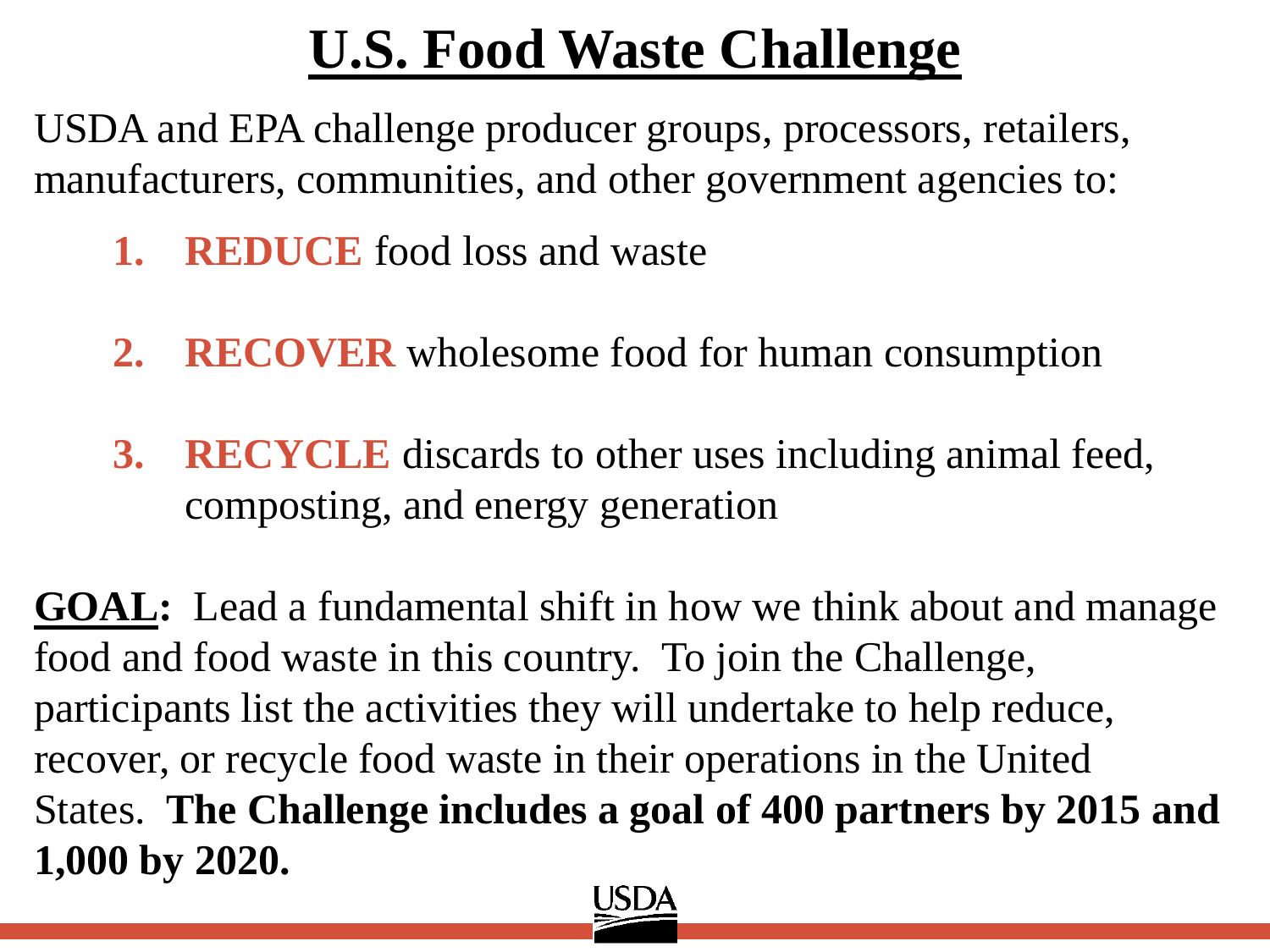## **Private-Public Partnership**

#### **Founding partners from across the food chain:**

- USDA
- EPA
- Rio Farms (United Produce)
- Unilever
- General Mills
- Food Waste Reduction Alliance
	- Food Marketing Institute (1,228 food retailers)
	- Grocery Manufacturers Association (300 food and consumer product companies)
	- National Restaurant Association (50,000 restaurants)

#### D WASTE **UCTION ALLIANCE**



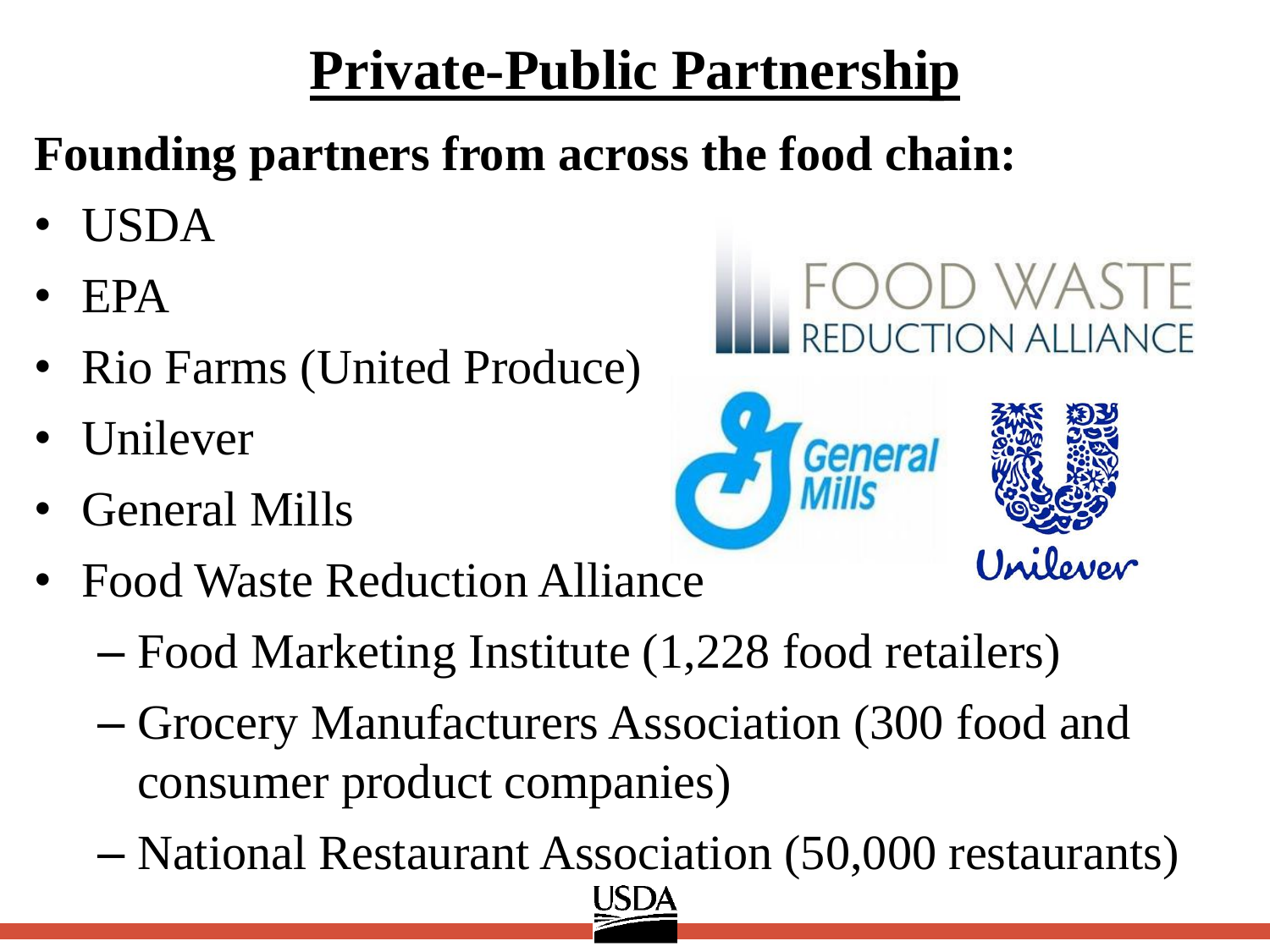- *1. Reduce food waste in the school meals programs*
- Fund new research on the amount of plate waste in schools
- Fund new research on the school food environment to identify innovative actions to reduce plate waste, such as the timing and duration of lunch periods, the number of serving lines, and the availability of grab-and-go options.



- Issue updated guidance materials and provide technical assistance to further encourage "offer versus serve" and family-style service at school meals (two techniques proven to reduce plate waste).
- Provide training, resources and support to school food service personnel to reduce in-kitchen food loss, improve the quality and acceptability of foods served and donation of wholesome leftover foods where feasible

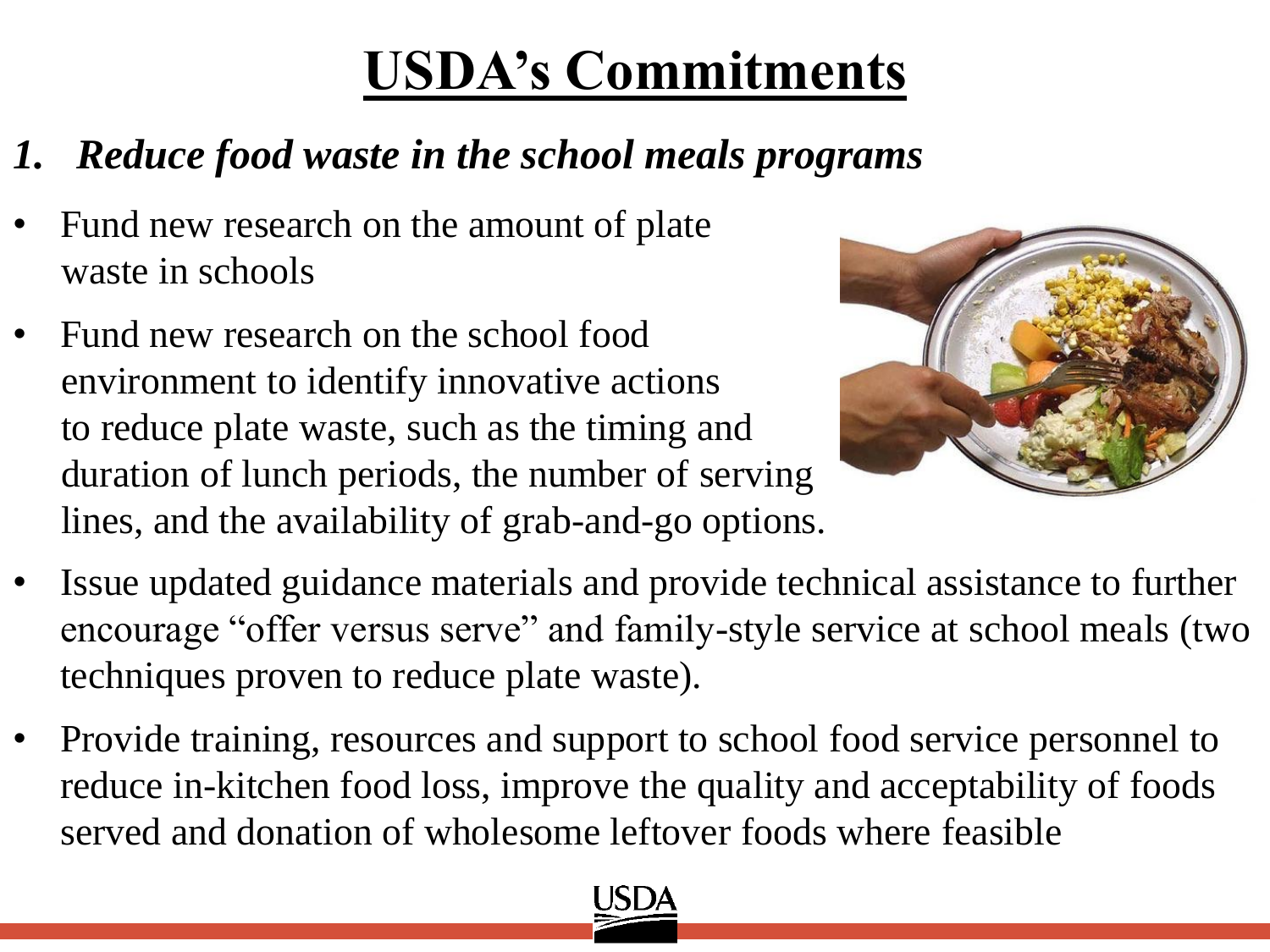- *2. Educate consumers about reducing, recovering, and recycling food waste*
- Update the safe-storage and date-labeling information on the FSIS website



- Update and expand the 10-year-old online FoodKeeper Resource, and develop a FoodKeeper App to provide a user-friendly option to access good searchable information on food storage, proper storage temperatures, food product dating, and expiration dates.
- Create a nationwide consumer education campaign in English and Spanish on safe food storage and food waste for dissemination through social media outlets such as Twitter, podcasts, and YouTube videos.
- Purchase a demo composter for composting food waste for the garden at headquarters and provide composter demonstrations as part of the educational tours of the headquarters garden.

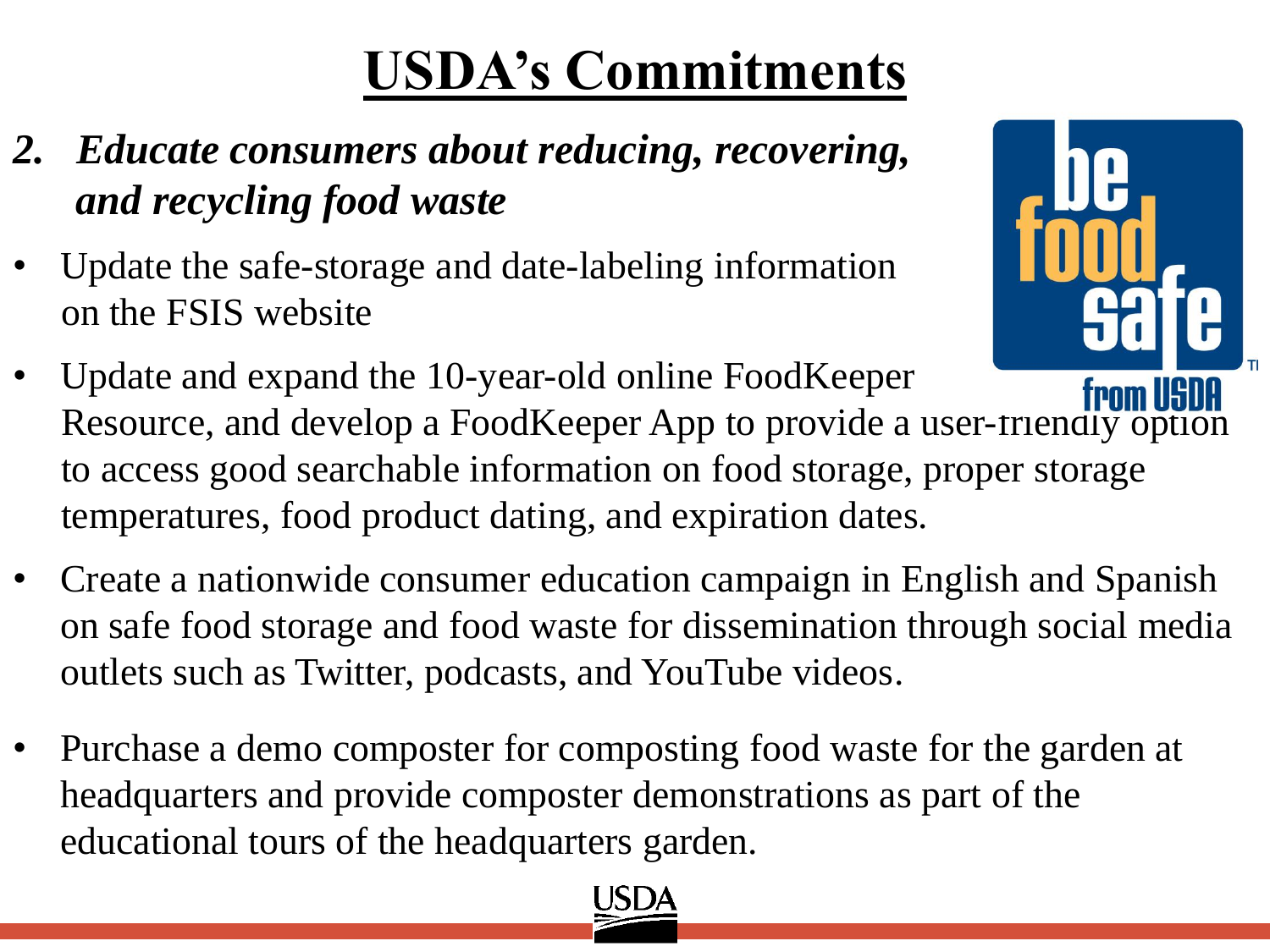#### *3. Recover or recycle food that has been removed from commerce*

- FSIS will streamline procedures for donating wholesome misbranded meat and poultry products (over 3 million pounds in FY 2010-2012) by allowing donation of such product without temporary label approval.
- FSIS's Western Laboratory discards reserve samples that are no longer needed—400 to 600 pounds per month—with the regular solid waste. The Laboratory will initiate a pilot program to compost this meat.
- Approximately 48,091,376 lbs. per year (3%) of the imported fresh produce that is subject to inspection under Section 8E of the Agricultural Agreement Marketing Act is turned back or destroyed because it does not meet federal marketing order standards. USDA will work to divert wholesome food to donations by connecting fresh produce importers with charitable institutions.
- Work with the California Desert Grape Administrative Committee to specify alternative exempted outlets for fresh table grapes that are not inspected or that do not meet federal marketing order requirements.

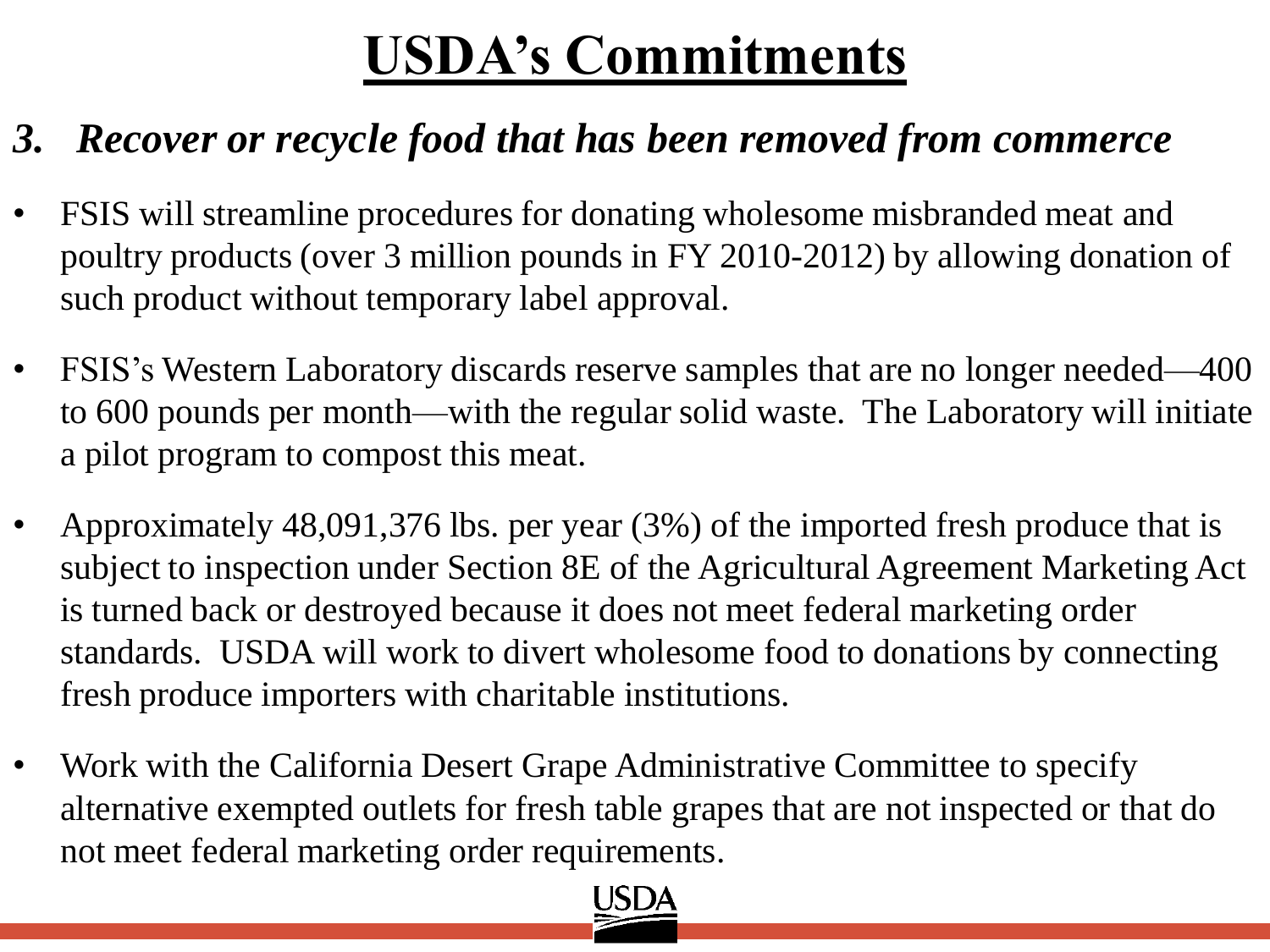#### *4. Estimate and model food loss*

- Fund a study to update loss estimates for fresh fruit, vegetables, meat, poultry, and seafood at the retail level in the United States.
- Develop a consistent and globally applicable conceptual model for estimating postharvest food losses.



#### Breakdown of 96 Billion Pounds of Edible Food Loss in the United States, 1995\*

A 1997 ERS/USDA study estimated that Americans wasted or lost 27 percent of the edible food available for human consumption by retailers, consumers, and food services. This figure does not include waste that occurs at the farm and processing stages.

\*1995 Is the most recent year for which a reliable estimate Is avallable.

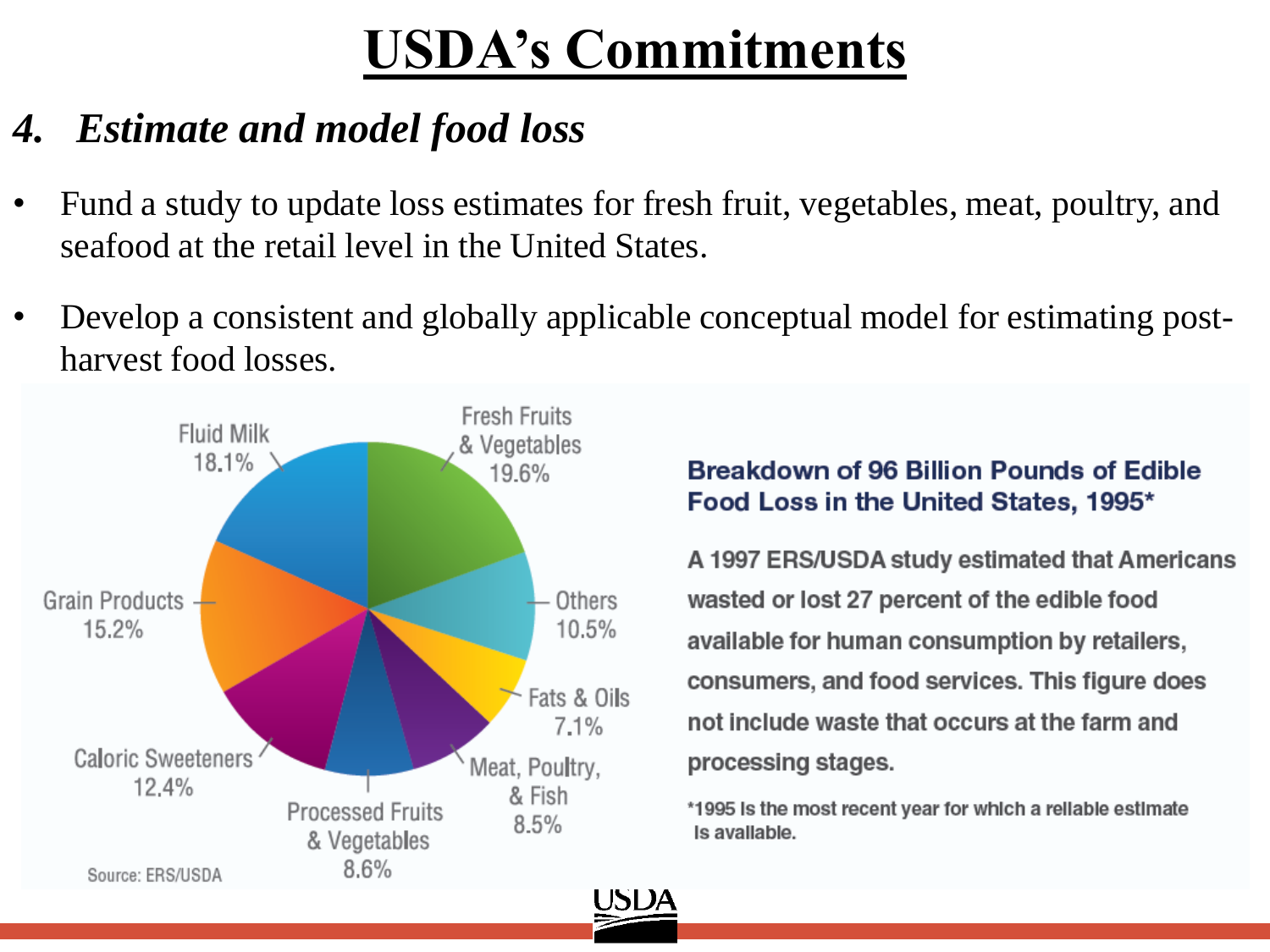#### *5. Conduct research on new technologies for reducing food waste*

- In collaboration with an industry partner, develop fruit- and vegetable-based powder coatings to inhibit spoilage of fresh-cut produce.
- Develop in-package plasma sterilization system to lengthen shelf life of fresh poultry meat.
- Investigate genetic/breeding options for inhibiting sprouting of potatoes during storage.
- Investigate use of 1-methylcyclopropene (1-MCP), refrigeration, and alternative packaging to delay ripening of strawberries, blueberries and tomatoes during shipping and storage.
- Develop, in collaboration with industry partner, active packaging to extend fruit and fresh-cut produce shelf life.
- Develop 2-stage anaerobic digestion of potato-processing waste (mostly peels) to produce a substitute for peat moss, an imported non-renewable matrix for potting and garden soils.
- Develop biodegradable biopolymers from polylactic acid and sugar beet pulp, a waste product from sugar beet processing.

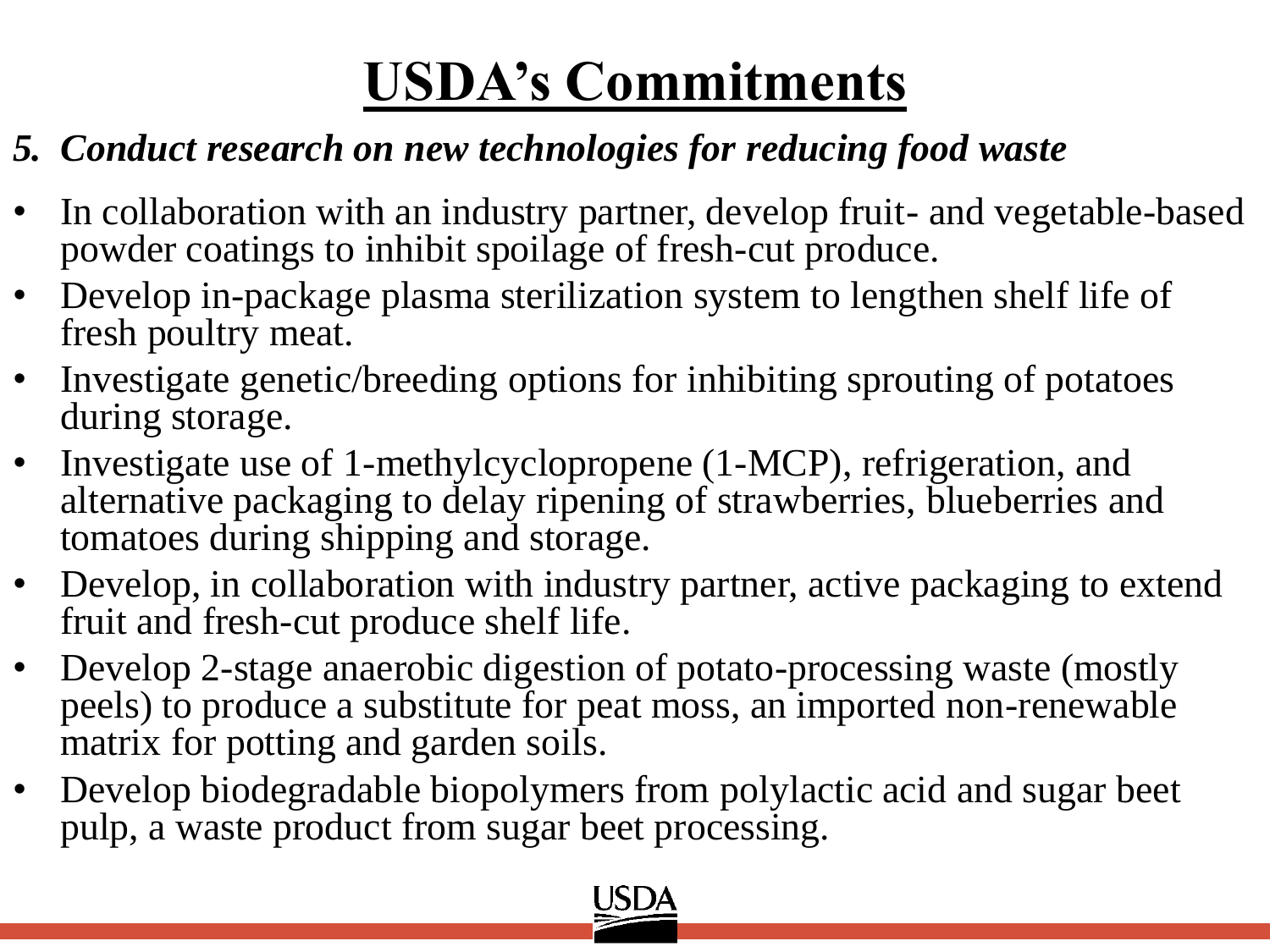#### *6. Reduce and recycle food waste at USDA headquarters*

- USDA currently composts 2,400 pounds of food waste per week from the USDA headquarters in Washington, DC. USDA will work to increase this to at least 2,520 pounds per week by the end of 2014, for a total of 131,040 pounds composted food waste per year out of this single cafeteria complex.
- Install additional compost receptacles for coffee grounds
- Create educational material including posters, articles, and



 a video to encourage the use of recycling bins, home composting, and the reduction of food waste.

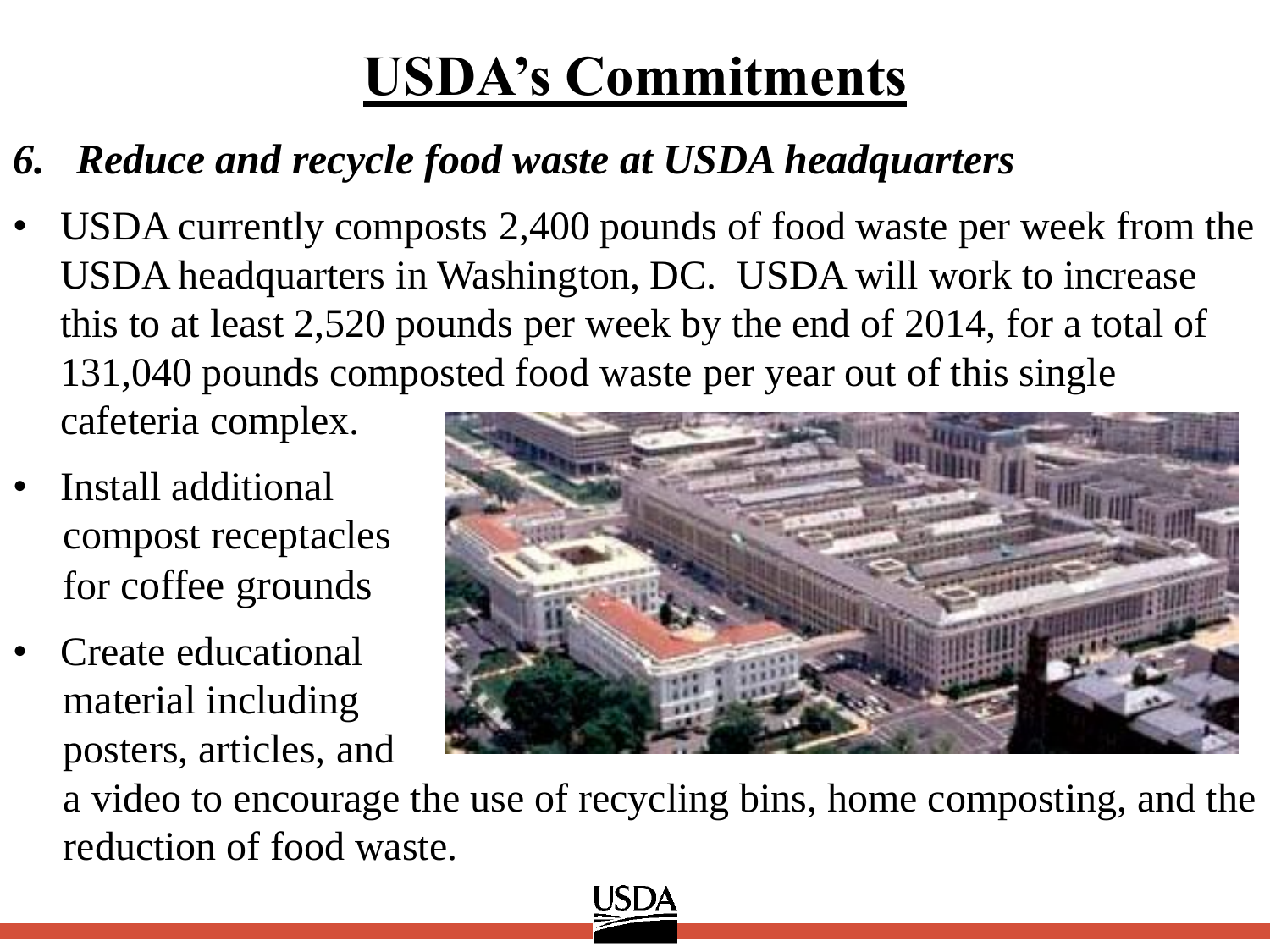#### **Success Story**

#### *Basic research can help reduce food waste internationally*:

- Instant corn-soy blend with a 1-year shelf life is ideally suited for tropical countries that lack adequate storage facilities
- Inexpensive, small-scale processing equipment cut postharvest losses of locally grown peanuts in Haiti by about 75 percent and sped local production of a peanut-butter-based food that is important in preventing malnutrition.